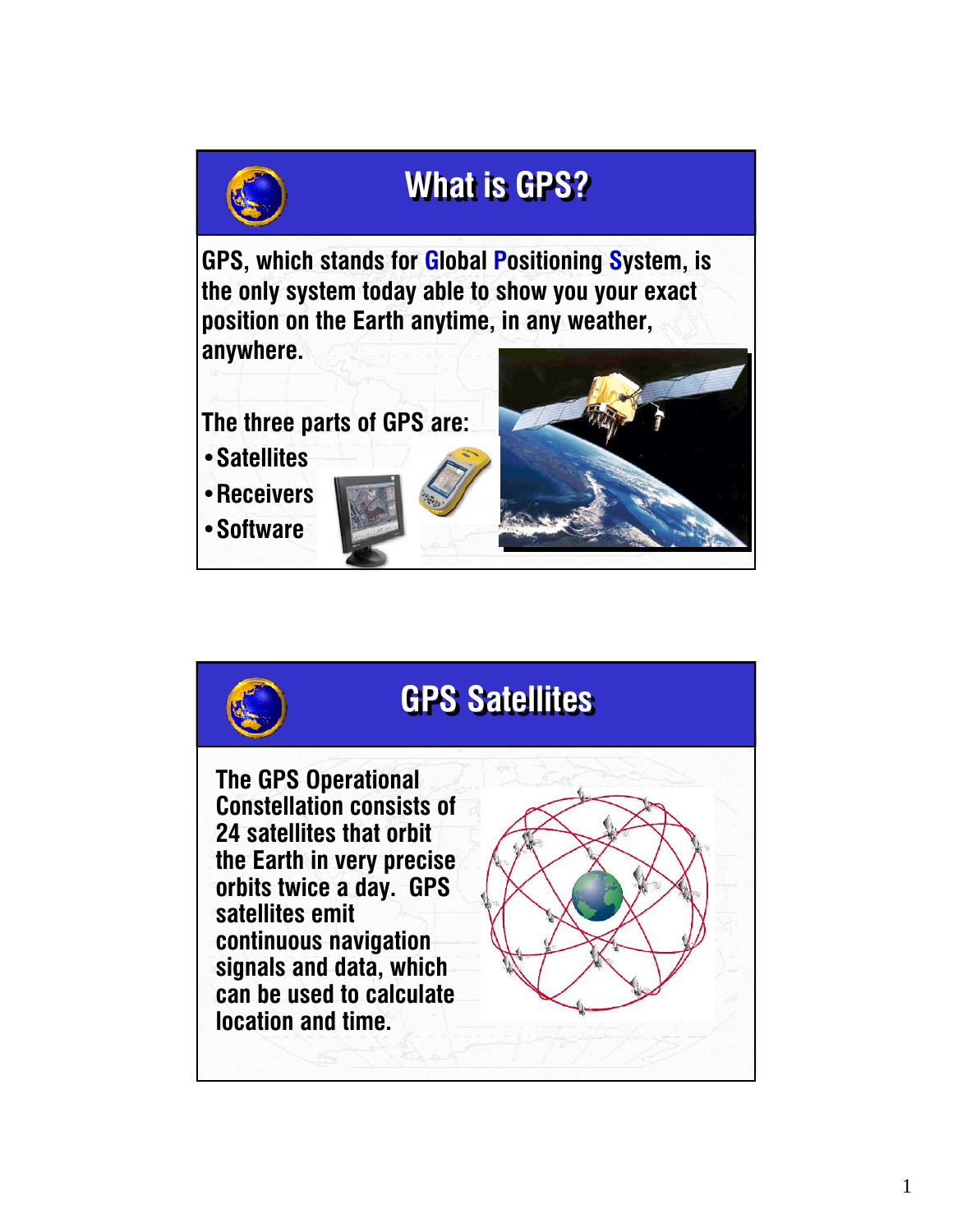

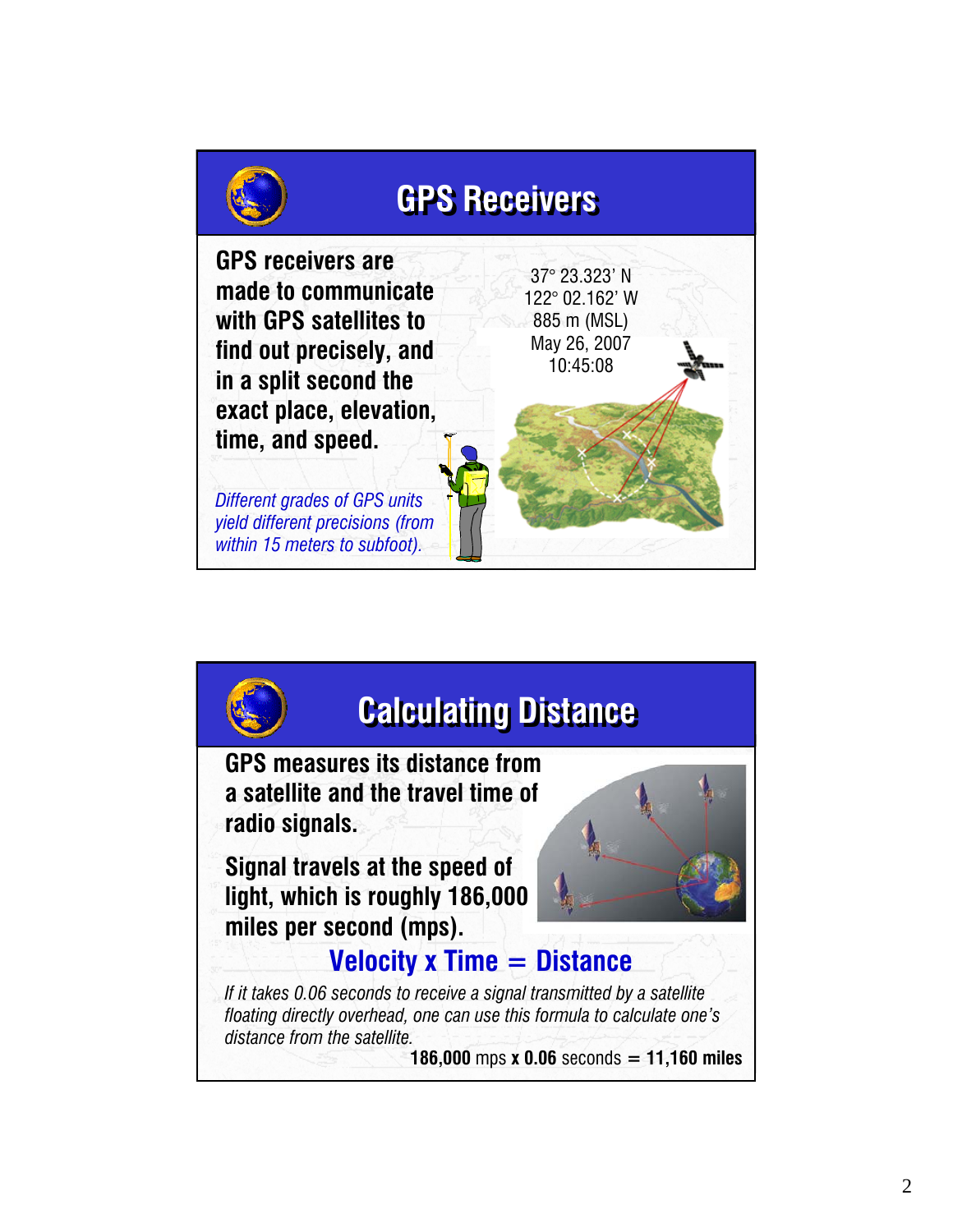

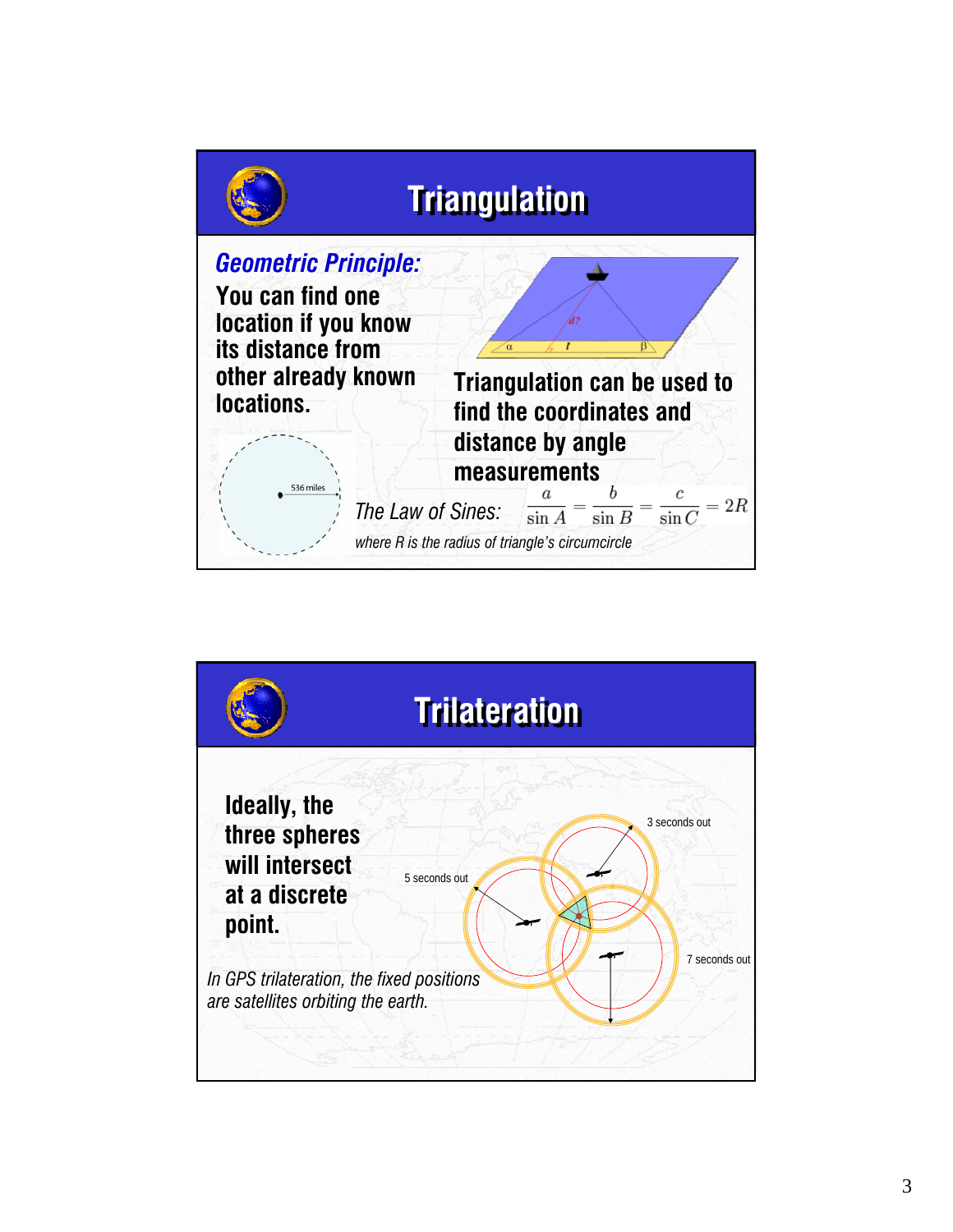

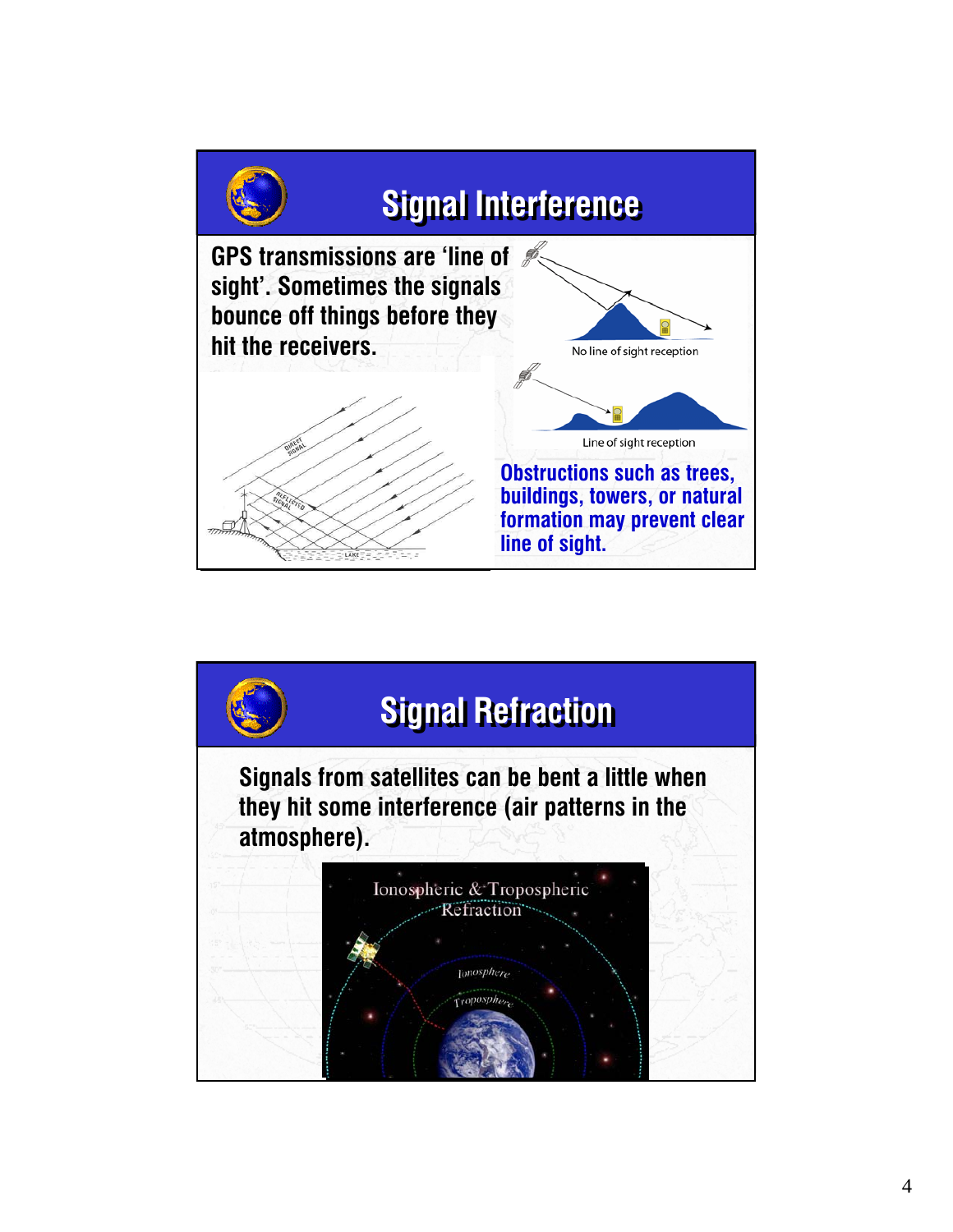

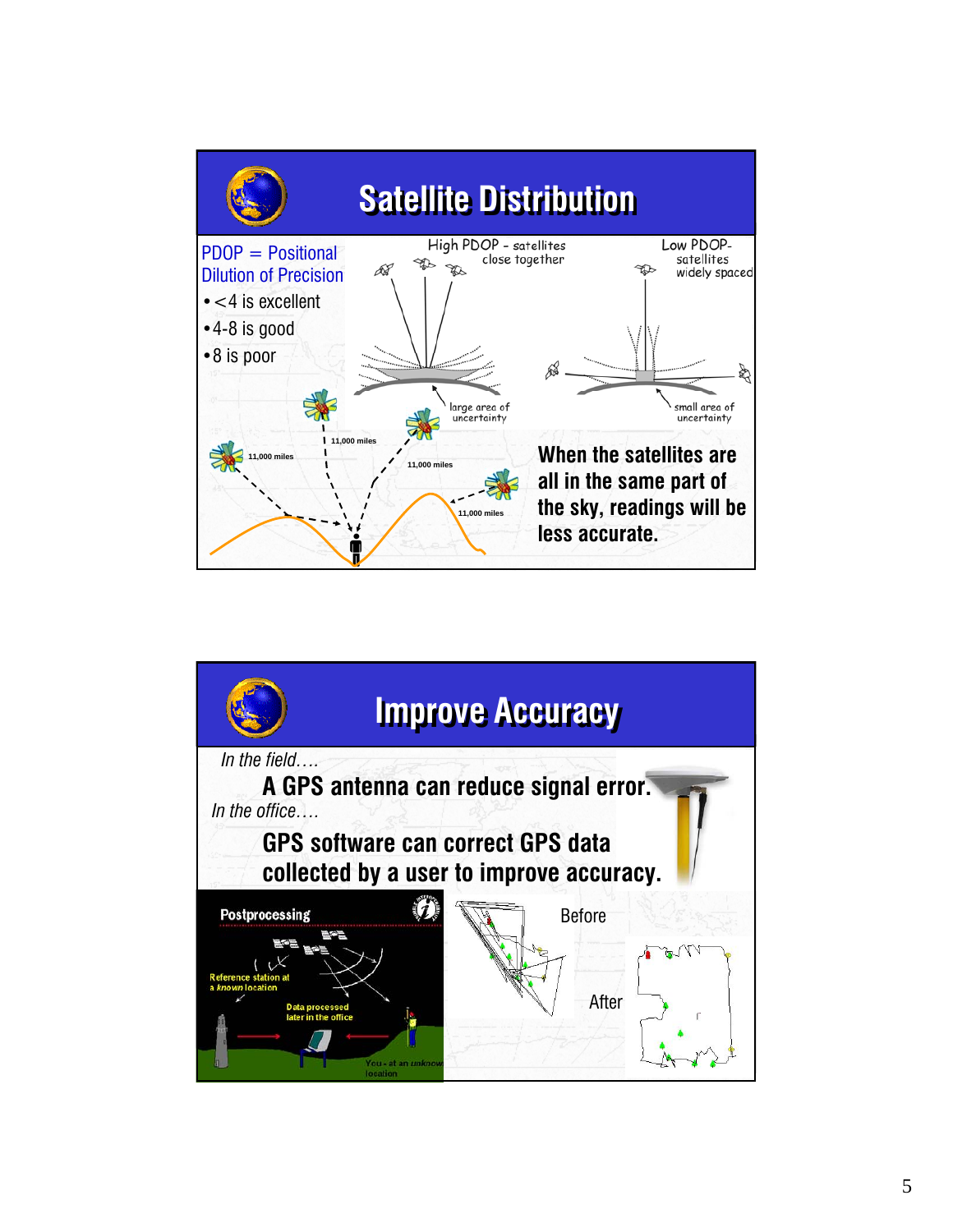## **Differential Correction Differential Correction**



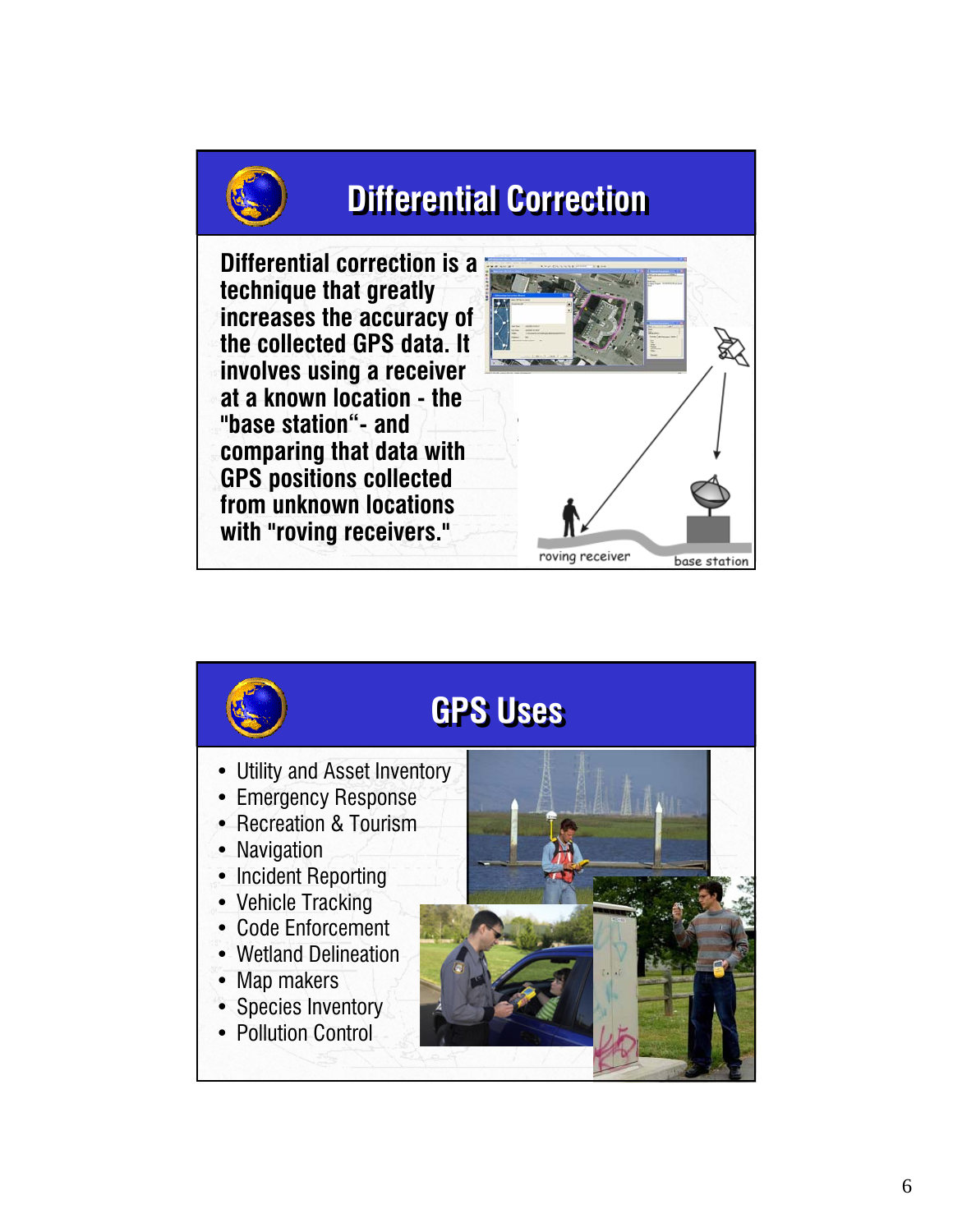